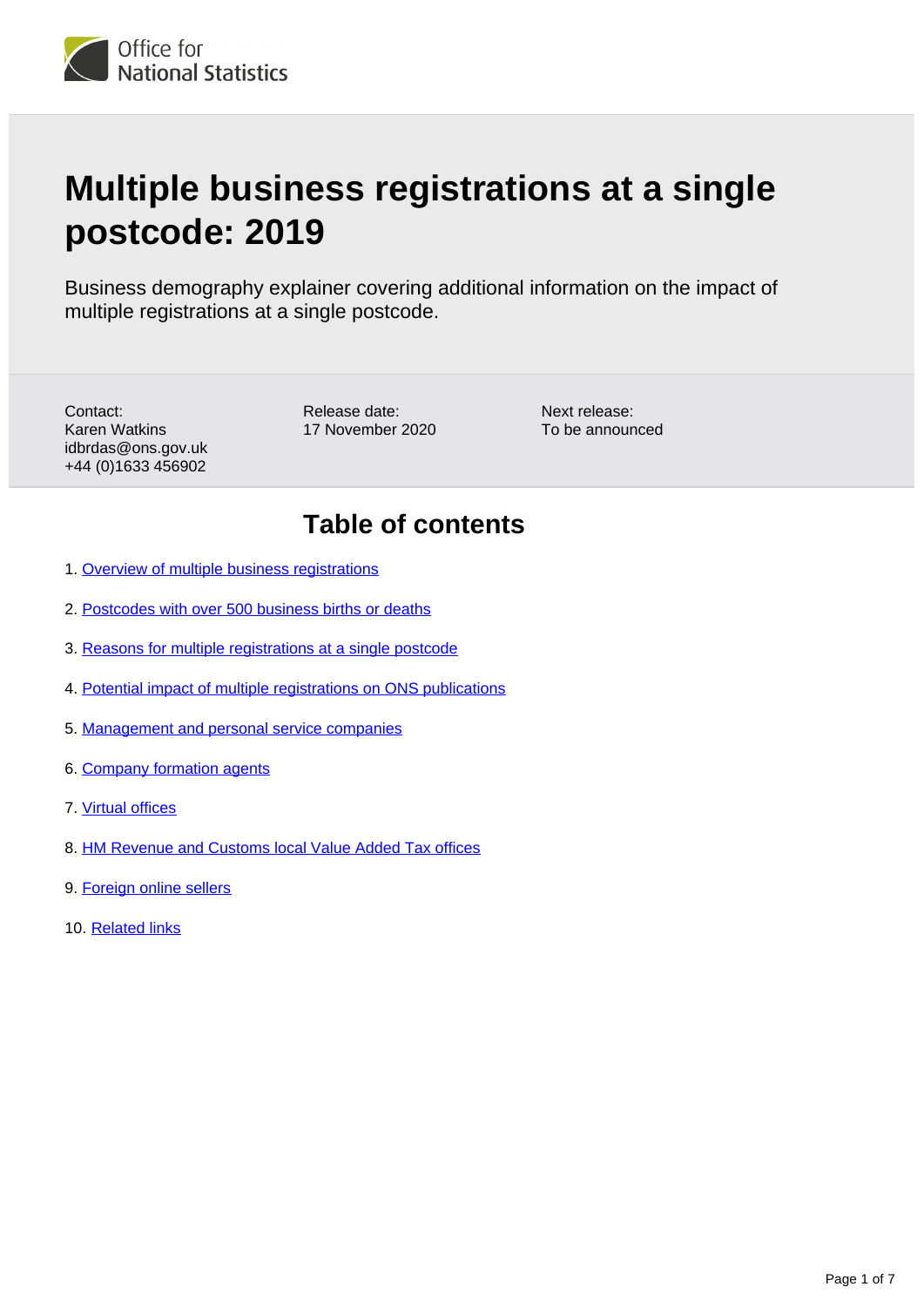### <span id="page-1-0"></span>**1 . Overview of multiple business registrations**

The [Inter-Departmental Business Register \(IDBR\)](https://www.ons.gov.uk/aboutus/whatwedo/paidservices/interdepartmentalbusinessregisteridbr) holds the number of businesses registered for Value Added Tax (VAT) and/or Pay As You Earn (PAYE). Aggregated information on these businesses is published in two of our bulletins: [Business demography](https://www.ons.gov.uk/businessindustryandtrade/business/activitysizeandlocation/bulletins/businessdemography/previousReleases) and [UK business; activity, size and location.](https://www.ons.gov.uk/businessindustryandtrade/business/activitysizeandlocation/bulletins/ukbusinessactivitysizeandlocation/previousReleases)

Multiple registrations affect lower geography analysis in these two publications. Because most of these cases register and deregister in groups, they present more difficulty for the Business demography bulletin, which records the number of businesses trading throughout the reference year and tracks survivals for five years after birth, whereas the UK business bulletin records the number of businesses trading at a specific point in time.

The Business demography bulletin shows the number of businesses that were actively trading during a year. It also records the number of business births (new business registrations), deaths (businesses that have ceased to trade, identified through deregistration of administrative units) and survival rates.

These data are broken down geographically into country, region and local authority district.

#### <span id="page-1-1"></span>**2 . Postcodes with over 500 business births or deaths**

This article gives insight into the issue of multiple registrations at a single postcode. Based on the current methodology of the Business demography and UK business bulletins, which includes all businesses registered for Value Added Tax (VAT) and/or Pay As You Earn (PAYE), it is not appropriate to exclude all multiple registrations.

However, we understand that one of the reasons that the business demography data are used by local authorities is for planning purposes, and these multiple registrations can cause issues.

Therefore, we aim to make users aware of some of the reasons for multiple registrations and have produced Tables 1 and 2 based purely on postcodes where there are more than 500 business births or deaths (businesses registered or deregistered for VAT or PAYE).

The analysis is broken down to local authority level, and users can see the effect these multiple registrations have had on the published data.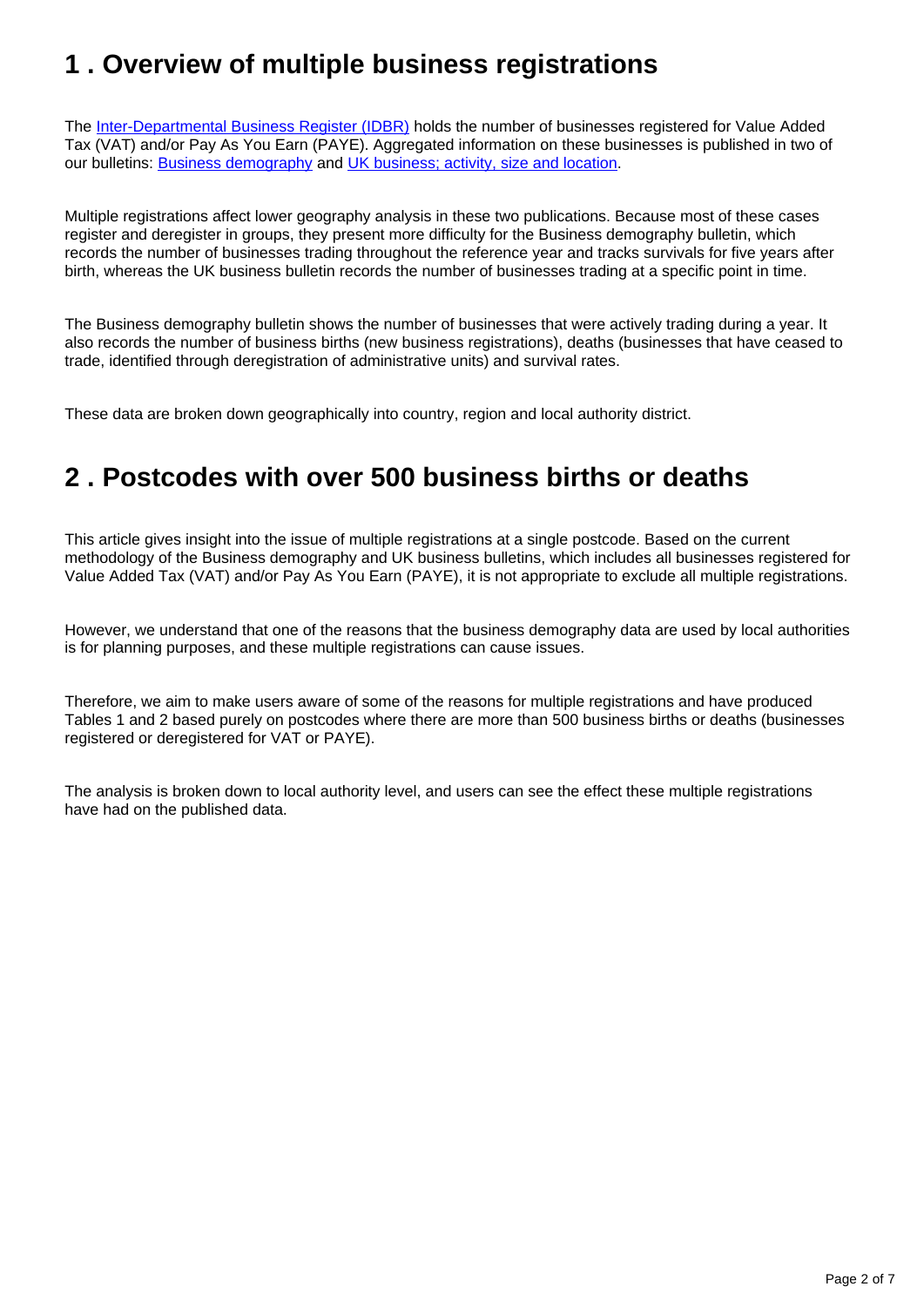| ×<br>۰, | I |
|---------|---|

| <b>Cheshire East</b>         | $\mathbb{R}^{n}$          | $\mathbb{Z}^{\mathbb{Z}}$ and                             | $1 - 1$                    | 2,105:                      |                          |             |
|------------------------------|---------------------------|-----------------------------------------------------------|----------------------------|-----------------------------|--------------------------|-------------|
| <b>Bury</b>                  |                           | $\mathcal{L}^{\text{max}}$ and $\mathcal{L}^{\text{max}}$ |                            | $1,000$ $1,060$ :           |                          |             |
| <b>Manchester</b>            |                           |                                                           |                            | 2,065 2,205 805             |                          |             |
| <b>Salford</b>               |                           |                                                           | $1 - 1 - 1 = 1$            |                             | 710                      |             |
| <b>Rossendale</b>            |                           |                                                           | ÷                          | 605                         | $\mathcal{L}_{\rm{max}}$ |             |
| Liverpool                    |                           | t in                                                      | t in                       | 820                         | 510                      |             |
| <b>Doncaster</b>             |                           | 690 :                                                     |                            | $\mathcal{L}^{\text{max}}$  | ÷                        |             |
| <b>Bolsover</b>              |                           |                                                           | 1,525:                     |                             |                          |             |
| Charnwood                    | $\mathbb{C}^2$            | t.                                                        | 950 :                      |                             |                          |             |
| Wellingborough               |                           | t in                                                      | 500 :                      |                             |                          |             |
| <b>Birmingham</b>            |                           | 680                                                       |                            | 2,600 655 1,695 1,010       |                          |             |
| <b>Bromsgrove</b>            |                           | $\mathbb{Z}^{\mathbb{Z}^n}$ and                           |                            | 2,170 3,560 1,335 4,310     |                          |             |
| <b>Central Bedfordshire:</b> |                           | $\sim 100$                                                |                            | 3,250 860 840               |                          |             |
| Luton                        | ÷                         | t.                                                        |                            | $2,960:$ : :                |                          |             |
| <b>East Hertfordshire</b>    | ÷                         | t in                                                      |                            | 1,975 2,480 1,345 :         |                          |             |
| Camden                       | ÷.                        | 620                                                       |                            | 1,250 1,585 1,925 2,070     |                          |             |
| <b>City of London</b>        |                           |                                                           |                            | 1,350 1,175 2,570 1,540 930 |                          |             |
| <b>Hackney</b>               |                           | 725                                                       |                            | 1,080 1,155 1,325 1,630     |                          |             |
| <b>Islington</b>             | 940                       |                                                           |                            | 1,970 545 875               |                          | 1,330 1,650 |
| Lambeth                      | 3,045:                    |                                                           | おんしょう                      |                             |                          |             |
| <b>Newham</b>                |                           |                                                           | 835                        |                             |                          |             |
| <b>Brighton and Hove :</b>   |                           |                                                           |                            |                             | 935                      | 895         |
| Southampton                  | $\mathbb{Z}^{\mathbb{Z}}$ | t.                                                        | $1 - 1$                    | $\mathbb{R}^{n \times n}$   | bilin i                  | 570         |
| Eastleigh                    |                           | $\mathbb{R}^{\mathbb{Z}}$                                 |                            | 620 675                     | 985                      | t           |
| <b>Wiltshire</b>             |                           | $\mathbb{R}^{n \times n}$                                 |                            | 5,195 955 :                 |                          |             |
| Rhondda Cynon Taf : 1999     |                           |                                                           | $\mathcal{I}^{\text{max}}$ | 770 :                       |                          |             |

**2014 2015 2016 2017 2018 2019**

Source: Office for National Statistics - Inter-Departmental Business Register

#### Notes

1. : District was not affected this year.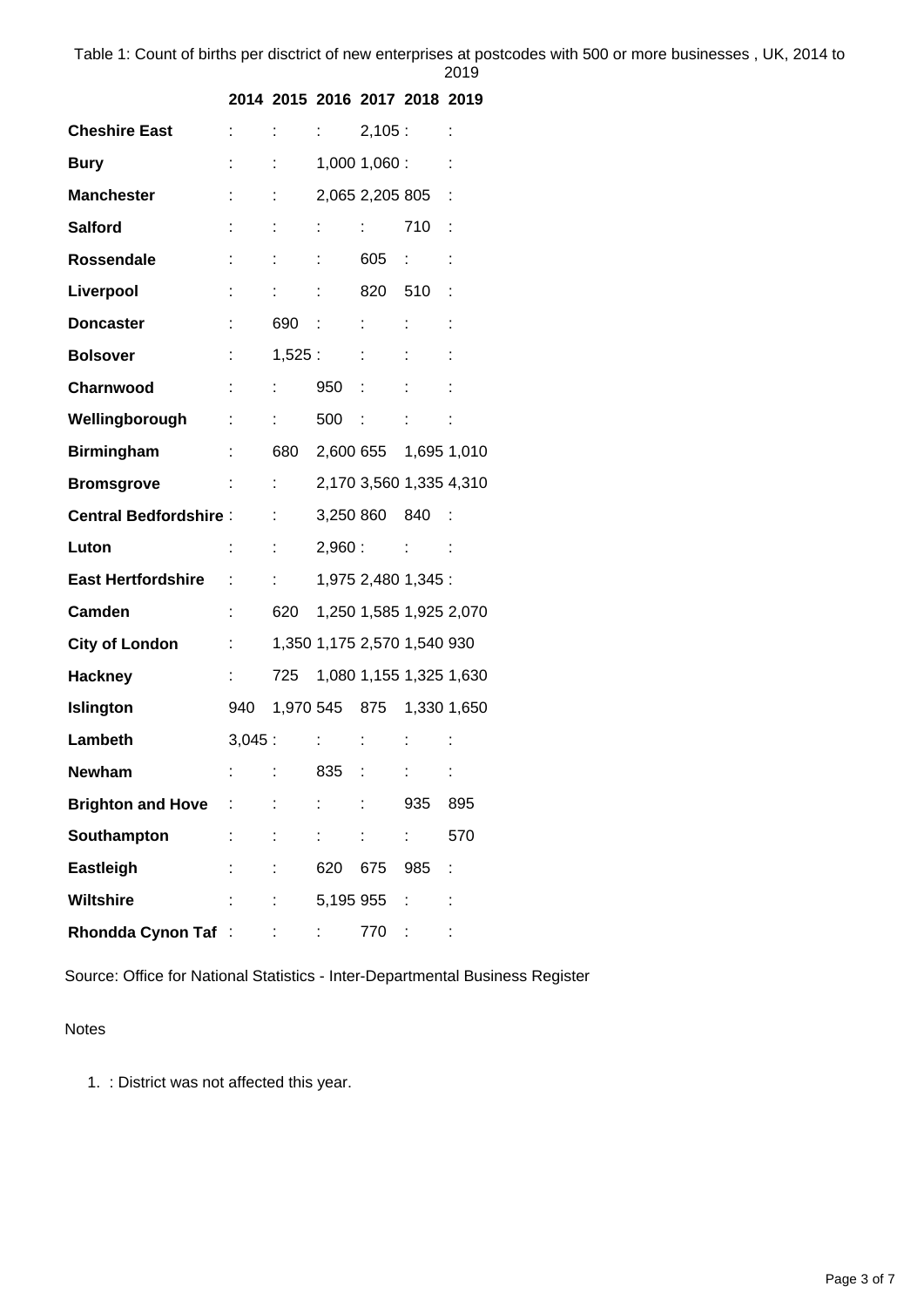| <b>Cheshire East</b>                  | ÷                        | t                          | t                           | $\mathcal{L}^{\text{max}}$      | 1,950:                  |                    |
|---------------------------------------|--------------------------|----------------------------|-----------------------------|---------------------------------|-------------------------|--------------------|
| <b>Bury</b>                           |                          | t.                         | t                           | 505                             | $\mathbb{R}^{n}$        | 500                |
| Oldham                                |                          | t.                         | t                           | $\mathbb{R}^{n \times n}$       | 670                     | ÷                  |
| <b>Doncaster</b>                      |                          |                            |                             | 855                             |                         | t                  |
| <b>Leeds</b>                          |                          |                            | t                           | $\mathcal{L}^{\text{max}}$      | 515                     |                    |
| <b>Bolsover</b>                       | ÷                        | t.                         | t                           | 1,635:                          |                         | t                  |
| Charnwood                             | ÷                        | t.                         | ÷                           | 815 :                           |                         | t                  |
| Northampton                           |                          |                            | t                           | $\mathbf{r}$                    | 550                     |                    |
| <b>Broxtowe</b>                       |                          |                            | t                           | $\mathbb{Z}^{\mathbb{Z}}$       | 590 :                   |                    |
| <b>Birmingham</b>                     | $\sim 1000$ km s $^{-1}$ | t.                         | ÷                           |                                 | 1,235 1,845 :           |                    |
| <b>Bromsgrove</b><br>$\sim 10^{11}$ . |                          | ÷                          | ÷                           |                                 | : 4,4251,330            |                    |
| <b>Central Bedfordshire:</b>          |                          | t.                         | ÷                           | 3,105:                          |                         | 1,330              |
| Luton                                 | ÷.                       | ÷                          | t                           | 3,435:                          |                         | ÷                  |
| <b>East Hertfordshire : :</b>         |                          | t.                         | ÷                           | 1,170 730                       |                         | 600                |
| Camden                                |                          |                            |                             | $\frac{1}{2}$ $\frac{1}{2}$ 545 |                         | 1,505              |
| <b>City of London</b>                 | t                        | $\mathcal{L}^{\text{max}}$ |                             |                                 | 1,125 4,670 2,465 1,575 |                    |
| <b>Hackney</b>                        |                          | t.                         | $\sim 10^{11}$ m $^{-1}$    | $\mathbf{1}$                    | 610                     | 940                |
| <b>Islington</b>                      |                          |                            | 1,840:                      | $1 - 1$                         | ÷                       | 805                |
| Lambeth                               |                          | $1,910$ $1,000$ : : :      |                             |                                 |                         | $\mathbb{R}^{n}$   |
| <b>Newham</b>                         | ÷.                       | ÷                          | $\mathcal{L}_{\rm{max}}$    | $\mathcal{L}^{\text{max}}$      | ÷                       | 565                |
| <b>Wiltshire</b>                      |                          |                            | $\mathbb{Z}^{\mathbb{Z}^n}$ | 3,825:                          |                         | $\mathbb{Z}^{n+1}$ |
| <b>Newport</b>                        |                          | ÷                          | <b>Service State</b>        | ber de la                       |                         | 570                |

Table 2: Count of deaths per districts of enterprises at postcodes with 500 or more businesses, UK, 2014 to 2019

**2014 2015 2016 2017 2018 2019**

Source: Office for National Statistics - Inter-Departmental Business Register

#### **Notes**

1. : District was not affected this year.

#### <span id="page-3-0"></span>**3 . Reasons for multiple registrations at a single postcode**

In recent years, the number of multiple registrations observed on the Inter-Departmental Business Register (IDBR) at a single postcode has increased. This can cause large fluctuations and it can distort lower geography data analysis. It was always recommended to treat data with caution when it is broken down to the lower geographical level.

There are several reasons why these multiple registrations can occur. For example: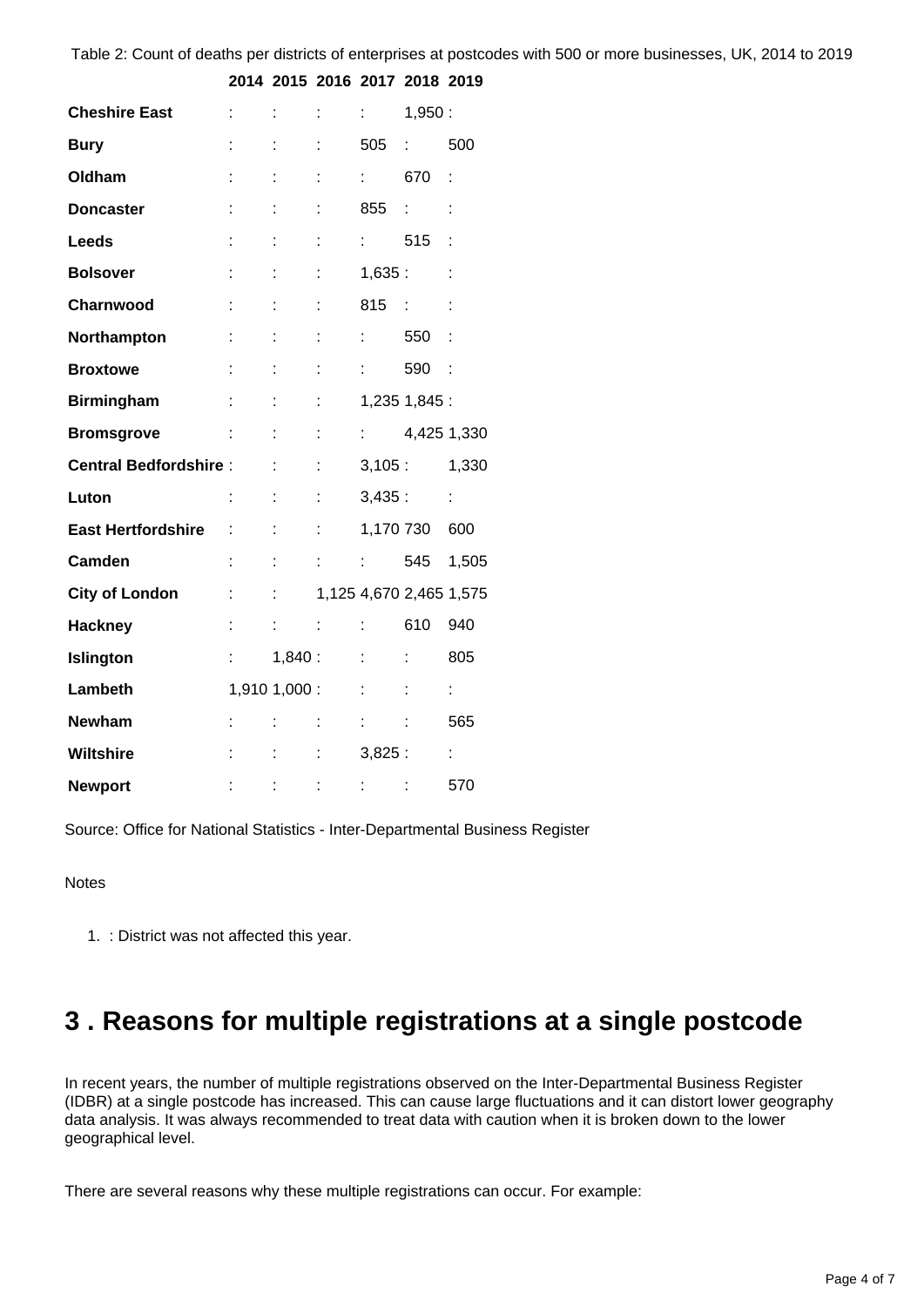- the increase in the use of management and personal service companies
- the use of formation agents to register a new business with Companies House
- virtual offices
- the presence of the HM Revenue and Customs (HMRC) local offices
- foreign online sellers

### <span id="page-4-0"></span>**4 . Potential impact of multiple registrations on ONS publications**

#### **Business demography bulletin**

In certain local authorities, this has caused:

- large increases in business births
- large increases in business deaths
- poor survival rates

#### **UK business: activity, size and location bulletin**

This has caused large year-on-year fluctuations.

### <span id="page-4-1"></span>**5 . Management and personal service companies**

There has been an increase in the number of temporary staff, for example, supply teachers, drivers and nurses setting up their own limited companies. In these cases, when the person registers as a limited company they are the only employee and are also the owner or director of the business.

Very often these limited companies (sometimes referred to as personal service companies) are using a management company and are registered at the address of the management company rather than the individual limited company address. These businesses may only exist for a few months, to cover the period of the temporary contract. They register for Pay As You Earn (PAYE) and are picked up on the Inter-Departmental Business Register (IDBR).

In extreme cases, several thousand businesses can be registered at a single management company address. These are a true reflection of the number of businesses overall, but the lower-level geography is distorted because they reflect the management company address rather than their own. In some cases, these businesses can be recorded under the activity of the management company rather than their own individual Standard Industrial Classification (SIC).

When new businesses are registered as limited companies by temporary workers and contractors, their survival rates can be shorter. For example, in the initial year the area could show a higher than normal business birth rate, but then the following years there could be an adverse effect on the business death rates that will result in lower business survival rates.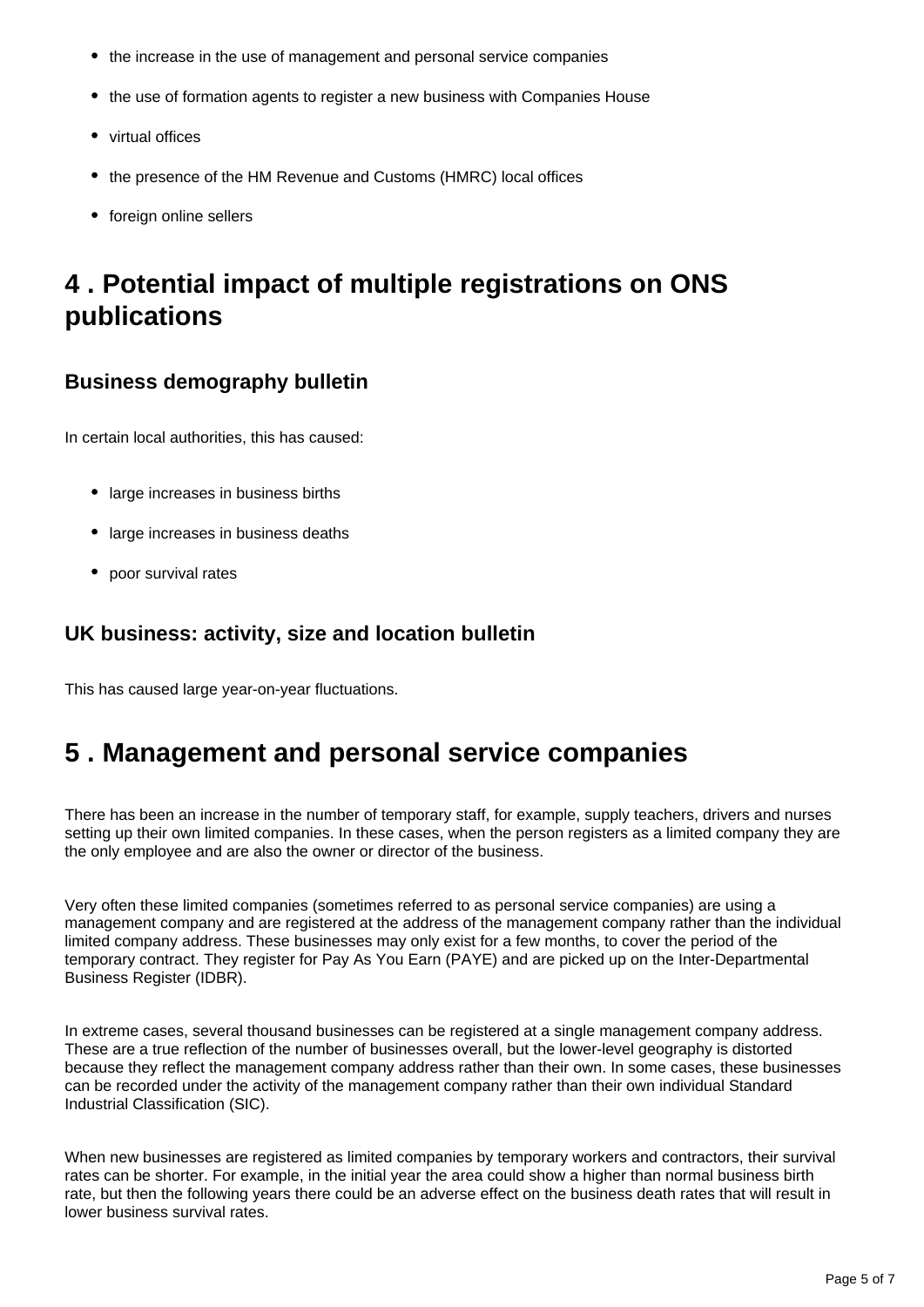To see the impact of multiple registrations at local authority level, please see [Tables 1 and 2.](https://www.ons.gov.uk/businessindustryandtrade/business/activitysizeandlocation/methodologies/multiplebusinessregistrationsatasinglepostcode2019#postcodes-with-over-500-business-births-or-deaths)

# <span id="page-5-0"></span>**6 . Company formation agents**

It is common for new businesses to use a formation agent in order to register their business with Companies House. As well as dealing with the incorporation of the business, the formation agent offers a number of services to support the new business. One of the services is to provide a registered office address. In some cases, the formation agent can register thousands of businesses at a single address.

To see the impact of multiple registrations at local authority level, please see [Tables 1 and 2.](https://www.ons.gov.uk/businessindustryandtrade/business/activitysizeandlocation/methodologies/multiplebusinessregistrationsatasinglepostcode2019#postcodes-with-over-500-business-births-or-deaths)

# <span id="page-5-1"></span>**7 . Virtual offices**

Virtual offices offer a chance for a business to register their office address in a prestigious location. Often these are prime UK city locations. The services offered to businesses vary but can include the use of a registered address, mail forwarding, call answering and use of meeting rooms. The presence of this type of business in a local authority can cause multiple registrations at a single postcode.

To see the impact of multiple registrations at local authority level, please see [Tables 1 and 2.](https://www.ons.gov.uk/businessindustryandtrade/business/activitysizeandlocation/methodologies/multiplebusinessregistrationsatasinglepostcode2019#postcodes-with-over-500-business-births-or-deaths)

#### <span id="page-5-2"></span>**8 . HM Revenue and Customs local Value Added Tax offices**

The presence of a local Value Added Tax (VAT) office can affect the data of a local authority in the cases where the businesses registered for VAT carry the address of the VAT office. For example, businesses holding the VAT office address in Grimsby distort the figures for North East Lincolnshire.

The Grimsby VAT office deals with the liable no longer liable (LNLL) type of registrations. These registrations carry the address of the Grimsby VAT office and influence the data for the North East Lincolnshire unitary authority. Analysis was previously published to show the effect of the Grimsby VAT office on business survival [rates in North East Lincolnshire.](https://www.ons.gov.uk/businessindustryandtrade/changestobusiness/businessbirthsdeathsandsurvivalrates/adhocs/007888theeffectofgrimsbyvatofficeregistrationsononeyearbusinesssurvivalratesinnortheastlincolnshireandyorkshireandthehumber)

After obtaining further information from HM Revenue and Customs (HMRC), a decision was made to remove the businesses holding the Grimsby VAT office address. In the 2017 publication, all data have been revised back to 2012 to reflect this change.

The VAT office in Aberdeen has had an impact on business demography publications since 2017. If an overseas seller does not have a UK business establishment or has not appointed a tax representative, then HMRC may ask for the seller to make their trading records available at the Aberdeen office. If, as a result, the seller has to register for VAT in the UK, then very often the address of the VAT office is used.

Owing to an increase in foreign online sellers registering for VAT, there has been an increase in the use of the Aberdeen VAT office address for multiple registrations. These cases have now been excluded from the latest business demography release.